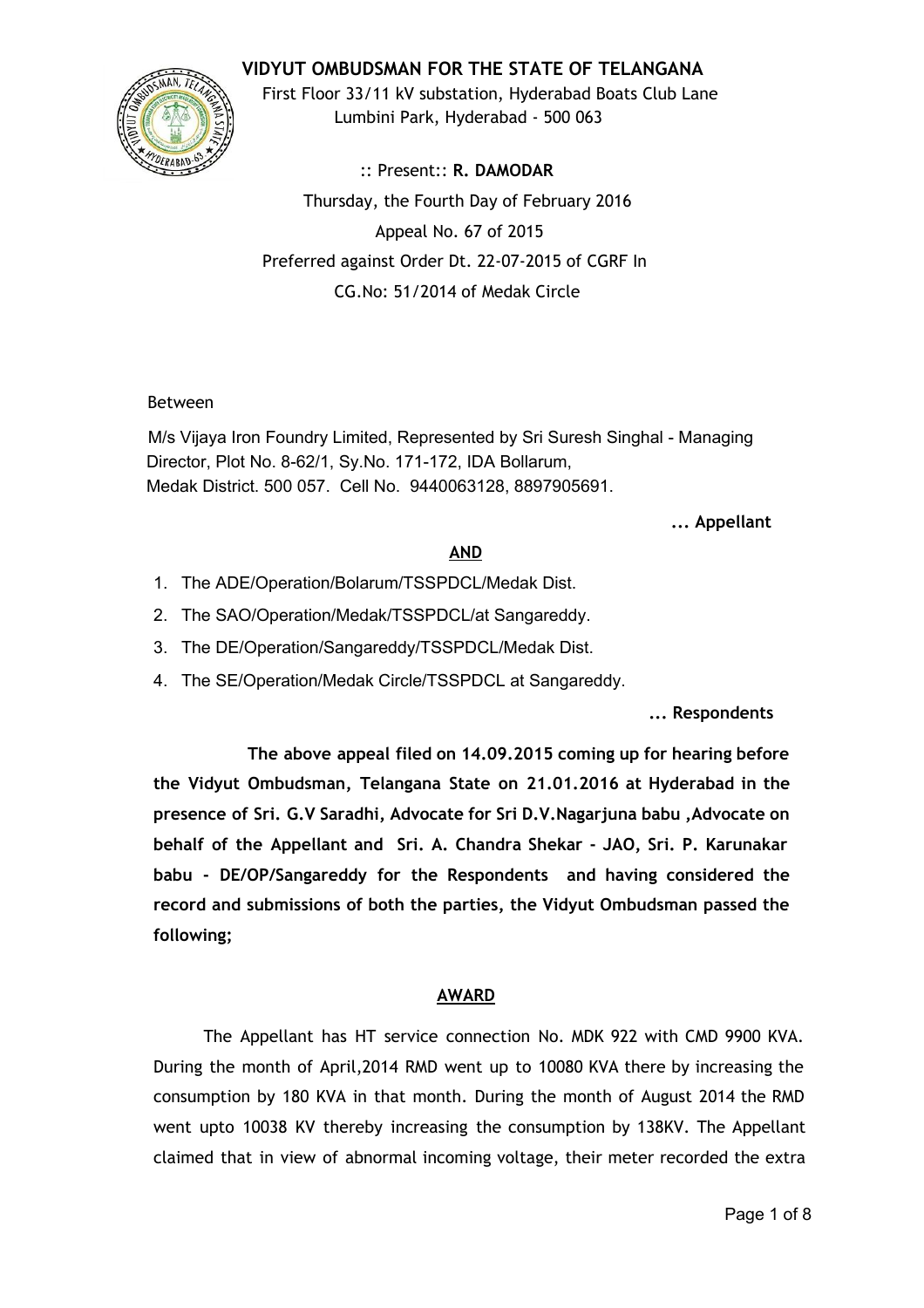maximum demand over the CMD and therefore, the DISCOM may be entitled to penal charges on excess demand at twice the normal rate, but not the voltage surcharge. The Respondents claimed that in a related case, the Hon'ble High court disposed of WP No. 29865 of 2014 filed by the Appellant M/s Vijay Iron Foundry Pvt. Ltd, Bollaram with a direction to the CGRF to dispose of the complaint after hearing both parties within a period of one month and till such disposal, the Respondents were directed not to disconnect the power supply for non payment of balance of voltage surcharge amount of Rs 55,62,991/‐ .The Respondents further claimed that the Appellant in the present case has not paid the balance voltage surcharge amount.

2. The 2nd Respondent SAO/OP/Medak supported the demand for payment of voltage surcharge and claimed that the demand was raised correctly and as per the rules.

3. The DE/M&P/Sangareddy stated before the CGRF that as per the MRI dump analysis, the maximum demand shot up and no voltage/current fluctuations were observed on 10.4.2014 from 01:45 hrs to 02:15hrs and on 28.7.2014 from 19.00hrs to 19.45hrs (The increase in KVA was found during these times), as an answer to the claim of the Appellant that there was abnormal incoming high voltage and therefore, the consumption shot up by 180 and 138 KVA.

4. The Representative of the Appellant pleaded that the matter may be disposed of in terms of the award of Vidyut Ombudsman, AP & Telangana dt.12.12.2014 in Appeal No. 26 of 2014. The 2nd Respondent SAO reiterated that the billing was done based on the Maximum recorded consumption and the voltage surcharge was levied as per the rules mentioned in the Tariff Order. The 3rd Respondent DE/OP/Sangareddy claimed before the CGRF that as per the analysis of DE/DPE/HT the RMD shot up due to internal drawal of power of the consumer/Appellant.

5. The CGRF in this matter opined that the CMD of the Appellant shot up due to **Internal Fault** but not due to voltage fluctuations and upheld the levying of voltage surcharge through the impugned orders, without explaining what is the internal fault.

6. Aggrieved and not satisfied with the impugned orders, the Appellant preferred the present Appeal alleging that the meter recorded extra maximum demand over the CMD on account of abnormal incoming voltage over which the Appellant had no control for which it should not be found fault with. The Appellant further contended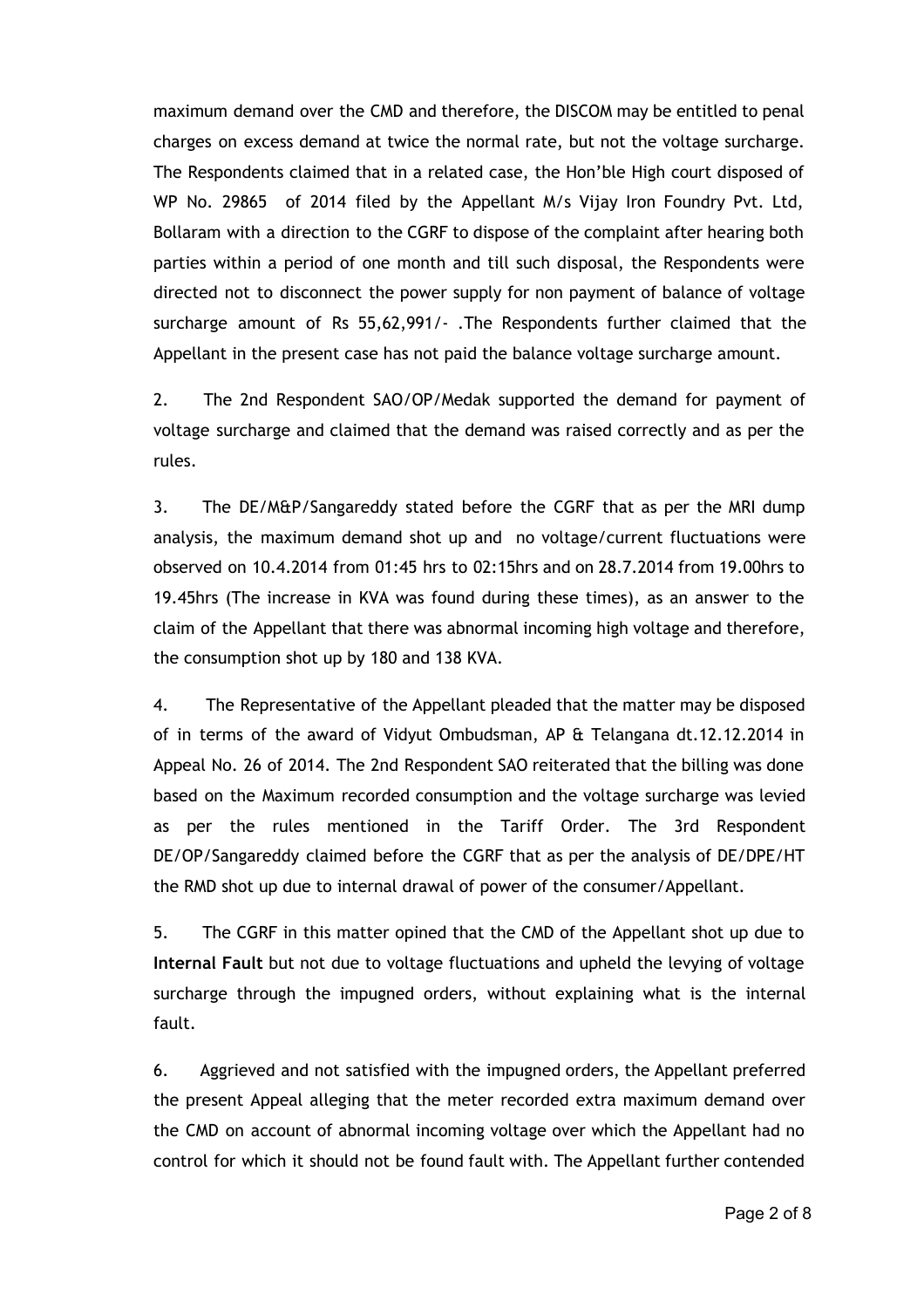that for this excess over CMD consumption, the Respondents may be entitled to claim only penal charges on the excess over the maximum demand at twice the normal rate and levying of the voltage surcharge for this stray increase in the CMD once or twice cannot be a ground to levy the voltage surcharge. The Appellant further claimed that the Respondents 2 to 4 excess billed for an amount of Rs 55,62,991/‐ under the head voltage surcharge for the 2 months period, without any basis and without any support from the statutory procedure and that the Voltage surcharge is not attracted in the present case. In view of the conditional order dt. 1.10.2014 of the Hon'ble High Court in the writ petition, the Appellant claimed to have deposited a sum of Rs 15 Lakhs with the licensee. The Appellant contended that once the power was disconnected without issuing any notice as contemplated under Sec 56 of the Electricity Act, 2003, violating the principles of natural justice and that exceeding the limit of the contracted maximum demand does not attract the voltage surcharge.

7. In this Appeal, the 2nd Respondent submitted a reply justifying the levy of the voltage surcharge relating to the consumption during the months of April 2014 and August,2014 on the ground that the recorded maximum demand of 10,080 KVA in April,2014 and 10038 KVA in August,2014 was in excess of CMD of 9,990 KVA and as per the para 6 of the Tariff Order 2014‐15 and 2015‐16 the voltage surcharge was levied, because the RMD exceeded the CMD as well as the specified voltage limits.

8. The 3rd Respondent DE/OP/Sangareddy submitted a calculation sheet for levying the voltage surcharge as follows:

### **Calculation for levying voltage surcharge**

#### **I. Demand charges rates extra over the normal rates**

| a) Normal Rate                 | - Rs. 350.00 per KVA/Month |  |  |
|--------------------------------|----------------------------|--|--|
| Add: 12% extra on normal rate: | $+$ Rs. 42.00              |  |  |
| Rate including penal charges:  | Rs. 392.00 per KVA/Month   |  |  |

### II. Energy charges rates extra over the normal rates

| a) | Normal Rate                    | - Ps. 530.00 per unit.   |
|----|--------------------------------|--------------------------|
|    | Add: 10% extra on normal rate: | $+$ Ps. 53.00            |
|    | Rate including penal charges:  | ps. 583.00 per KVAH Unit |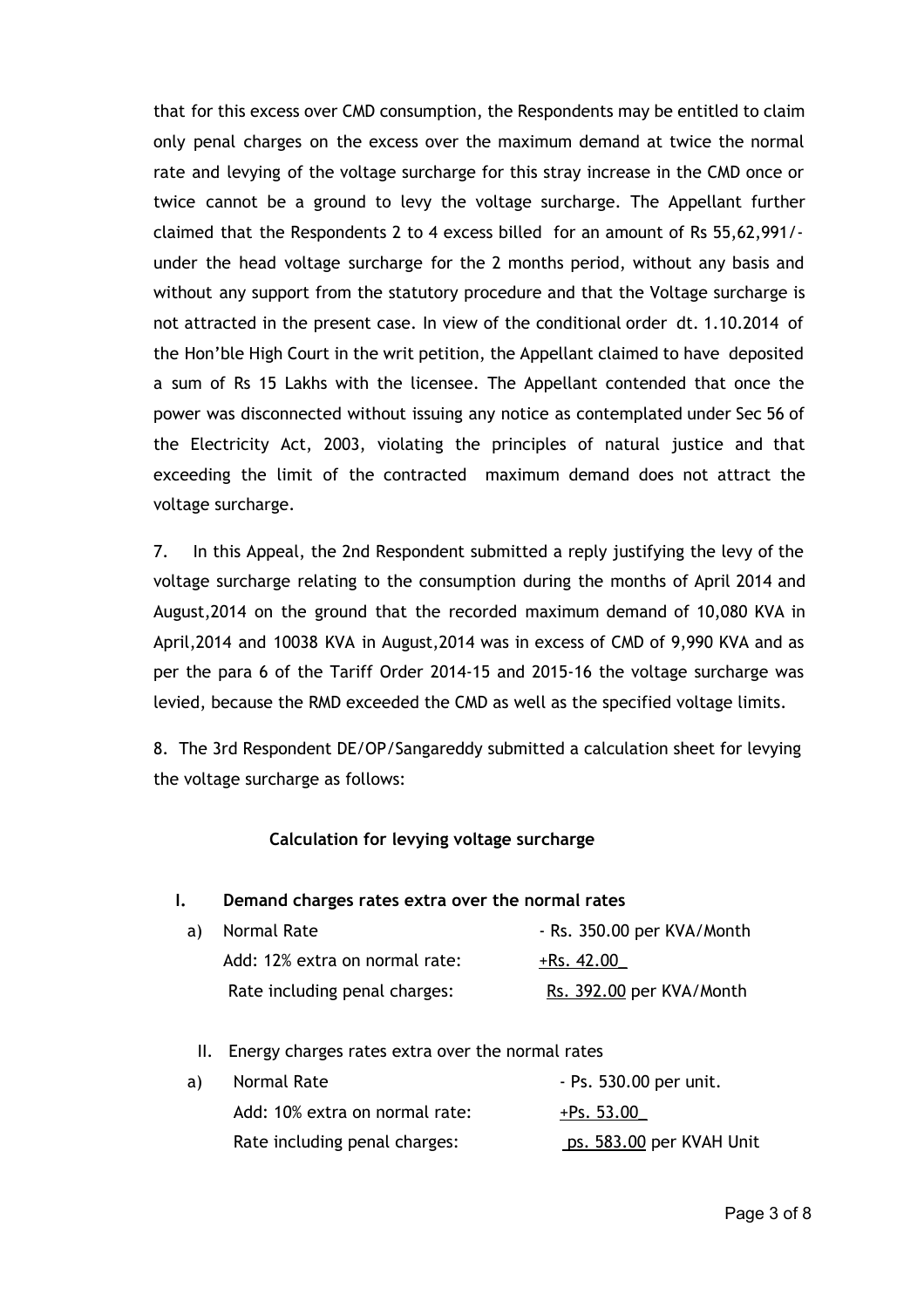**April ‐ 2014 CMD ‐ 9900 KVA** Billed MD 10080 KVAH Units 4448685 Demand Charges: 9900 x Rs 392 = 38,80,800.00  $180 \times 784 = 1,41,120.00$ Energy Charges : 4448685X583 ps = 259.35,833.55 **May ‐ 2014** Billed MD 10038 KVAH Units 4428068 Demand Charges : 9900 x Rs 392 = 38,80,800.00 138 x Rs 784 = 108,192.00 Energy Charges:  $4428068 \times$  Ps 583 = 258,15,636.44

9. In view of the specific nature of the dispute, the nature of the stand of the Respondents, efforts at mediation have not succeeded and therefore, the matter is being disposed of on merits.

10. On the basis of the pleadings and the material on record, the only issue that arises for determination is whether the Appellant is liable to pay Voltage Surcharge on excess consumption of 180KVA in April,2014 and 148 KVA in August,2014?

## **THE ISSUE**

11. The Contracted demand of the Appellant for availing supply at 33kv with CMD is 9900 KVA. The Appellant had recorded Maximum demand in April,2014 to the extent of 10080 KVA and in August,2014 to the extent of 10038 KVA. The Respondents pleaded that when RMD exceeds CMD as per para 6 of the Tariff Order 2014‐15 and 2015‐16, they are entitled to demand the voltage surcharge. The Appellant claimed that in view of the abnormal incoming voltage, the meter recorded extra maximum demand over the CMD which is beyond the control of the Appellant. The Appellant by way of an argument claimed that the Respondents at best are entitled to claim the penal charges on the excess demand at twice the normal rate, but not the voltage surcharge in stray increase in the maximum demand once or twice.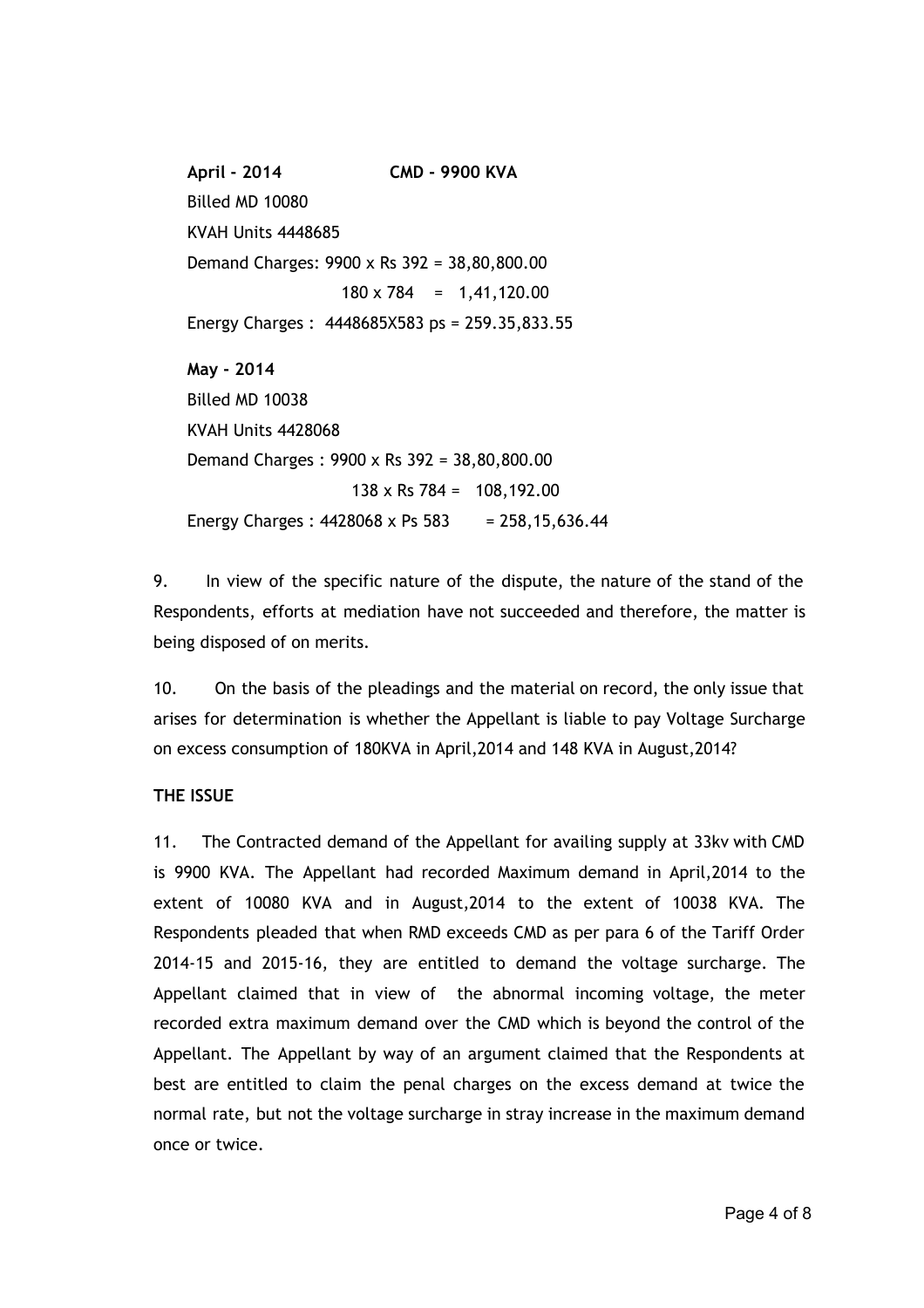12. For the dispute relating to April,2014 and August,2014, the Tariff Order of 2013‐14 (for 2014‐15 also) is applicable. Chapter XIV, Part B of HT Tariffs Clause 6(4) of the Tariff Order 2013-14 provides for imposing voltage surcharge, which is extracted here for clarity:‐

" HT consumers who are now getting supply at voltage different from the declared voltages and who want to continue taking supply at the same voltage will be charges as per the rates indicated below:"

| SI.<br>No | Contracted demand<br>with<br>licensee and | Voltage<br>at<br>which<br>supply | Voltage at which<br>is<br>consumer | Rates % extra over<br>the normal rates                             |
|-----------|-------------------------------------------|----------------------------------|------------------------------------|--------------------------------------------------------------------|
|           | in<br>other<br>sources (<br>KVA)          | should<br>be<br>availed (in kV)  | availing<br>supply<br>(in kv)      | <b>Energy</b><br><b>Demand</b><br><b>Charges</b><br><b>Charges</b> |

**A. For HT consumers availing supply through common feeders**

|                         | 1501 to 5000 | 33         |             | 12% | 10% |
|-------------------------|--------------|------------|-------------|-----|-----|
| $\mathbf{\hat{z}}$<br>∸ | Above 5000   | 132 or 220 | 66 or below | 12% | 10% |

**B. For HT consumers availing supply through independent feeders**

| 2501 to 10000 kVA | 33         |             | 12% | 10% |
|-------------------|------------|-------------|-----|-----|
| Above 10000 kVA   | 132 or 220 | 66 or below | 12% | 10% |

**Note:** In case of consumers who are having supply arrangements from more than one source, the RMD or CMD only with the Licensee, whichever is higher shall be the basis for levying voltage surcharge.

13. The Respondents are relying on not only the Column No.2(Subject Column) which states that CMD with Licensee and other sources (in KVA) but also on the note appended to the table mentioned above to the effect that RMD or CMD only with the licensee whichever is higher shall be the basis for levying voltage surcharge, when the consumers have supply arrangements from more than one source. In the present case, the Respondents have not stated about the Appellant having supply arrangements from more than one source. The Respondents base their claim for levying the voltage surcharge on the premise that RMD used was 10,080 KVA in April 2014 and 10038 KVA in August,2014 which is more than CMD of 9900 KVA and as per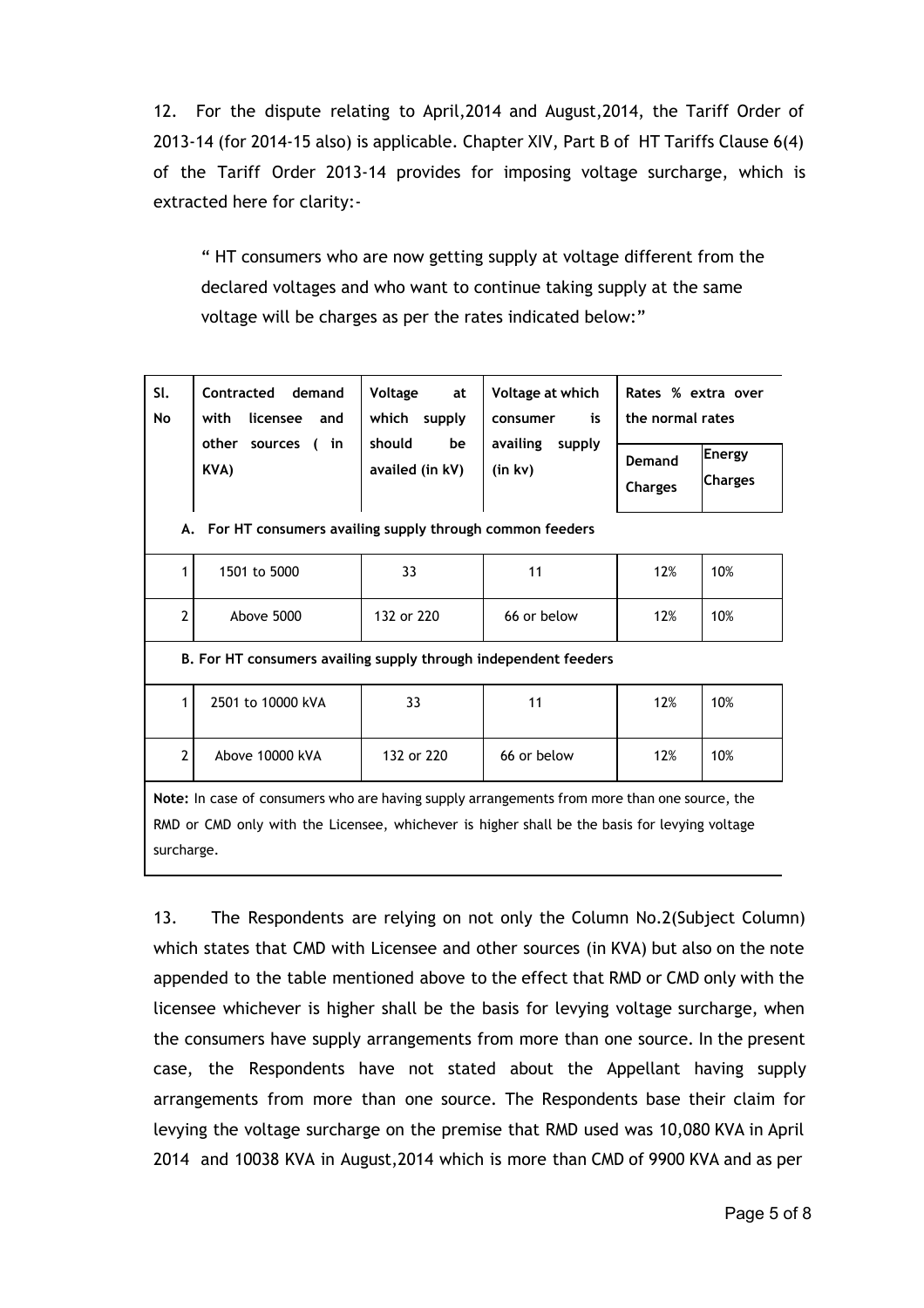the table mentioned above, once the demand exceeds 10000KVA, the Appellant should have availed the supply at 132 KV or 220 KV, while ignoring the other part of the requirements mentioned in the table.

14. The claim of the Appellant that there was sudden surge of voltage and therefore, the meter recorded the extra consumption, is untenable and not supported by any material on record.

15. Why voltage surcharge is levied? It has to be noted that the distribution licensee suffers loss including transmission losses when energy is supplied to the consumers at voltages lower than the specified voltages. The tariff order 2013‐14 and GTCS are clear on this aspect. These voltage levels were specified primarily to ensure good quality of supply and also to ensure that losses are minimised. Further higher voltage levels are essential for higher loads for the system stability apart from the other benefits like quality of supply.

16. It is also important to note the preamble of voltage surcharge clause which gives an indication of why voltage surcharge should be billed to a consumer:‐

" HT consumers who are now getting supply at voltage different from the declared voltages and who want to continue taking supply at the same voltage will be charges as per the rates indicated below:"

The table clearly shows that on the basis of the CMD from all sources, the voltage as per the clause 6(3) of part B (HT Tariff) of chapter XIV of Tariff order 2013‐14 at which the consumer should avail the supply is prescribed. If the consumer draws power at the voltage at lower level than the prescribed one, the DISCOM would suffer transmission losses and if the consumer insists on availing supply at lower level of supply and only then, apart from the energy and demand charges, the consumer is liable for the voltage surcharge and not otherwise. The insistence of the Respondents on mere increase of RMD over CMD crossing the prescribed voltage level for levying of voltage surcharge, is not supported by the Tariff Order.

17. For application of the table shown in para 12 supra, there are 3 prerequisites shown in the relevant columns for the consumers availing supply through independent feeders is part(B) of the table supra and they are: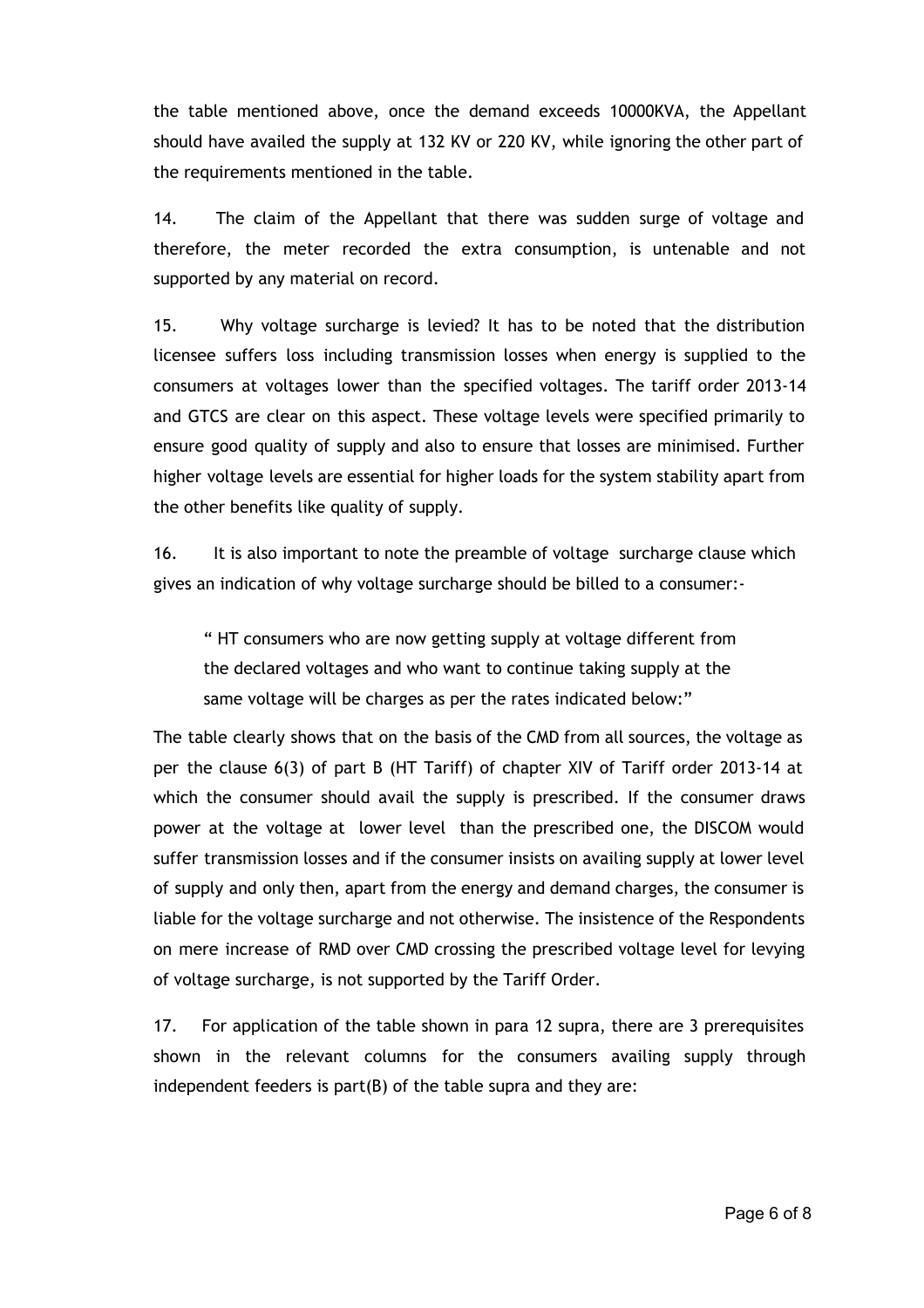- I. The contracted demand with licensee and other sources in (KVA) should have been 2501‐10000KVA.
- II. Voltage at which supply should be availed ‐ 33 KVA.
- III. Voltage at which consumer has availed supply ‐ 11 KVA

If the above criteria is fulfilled and only then 12% demand charges and 10% energy charges, representing the voltage surcharge, are leviable by the DISCOM and not otherwise.

18. In the present case, the Appellant is availing energy of 9900 KVA with 33 KV supply and not with 11 Kv and there is no stated deviation. The Appellant was not given any notice about shifting to higher level of supply i.e. 133KV and the Appellant has not made any request insisting on drawing the power at lesser than 33 KV supply. If such is the position, there appears to be no good ground to collect the voltage surcharge as the criteria prescribed in the table supra is not adhered to/met. This is the result of a plain reading of the table prescribed by the Electricity Regulatory commission for collecting the voltage surcharge.

19 The Appellant, in support of its case, has relied upon the decision dt 12‐12‐2014 in Appeal No 26 of 2014 of Vidyut Ombudsman, AP/Telangana between M/s Suryalata Spinning Mills Limited Vs AE/OP/Kalwakurthy/TSSPDCL/Mahaboobnagar District and three others, wherein it was observed in para 14 that the approach of the Discom in so far as levy of the voltage surcharge is concerned was not consistent and in one case, they were content with levying the penal demand charges and in another case they have levied the voltage surcharge also. In the said order it is observed similarly as in the present case to the effect that:‐

"it is very well known that the transmission losses are inversely proportional to the voltage level at which power is supplied. i.e , when a consumer gets supply at 33 KV level, the DISCOM suffers lower transmission losses and when the power is supplied at 11KV level , the DISCOM suffers greater transmission losses. Voltage surcharge is a levy that is deployed worldwide by electricity utilities to compensate for this differential loss".

20 The Appellant has also relied on an award dt 2-7-2015 in Appeal No 19 of 2015 of Vidyut Ombudsman, Telangana between M/s Binjusaria Ispat Pvt Ltd Vs the DE/OP/TSSPDCL//Jadcherla/Mahaboobnagar and others wherein the issue involved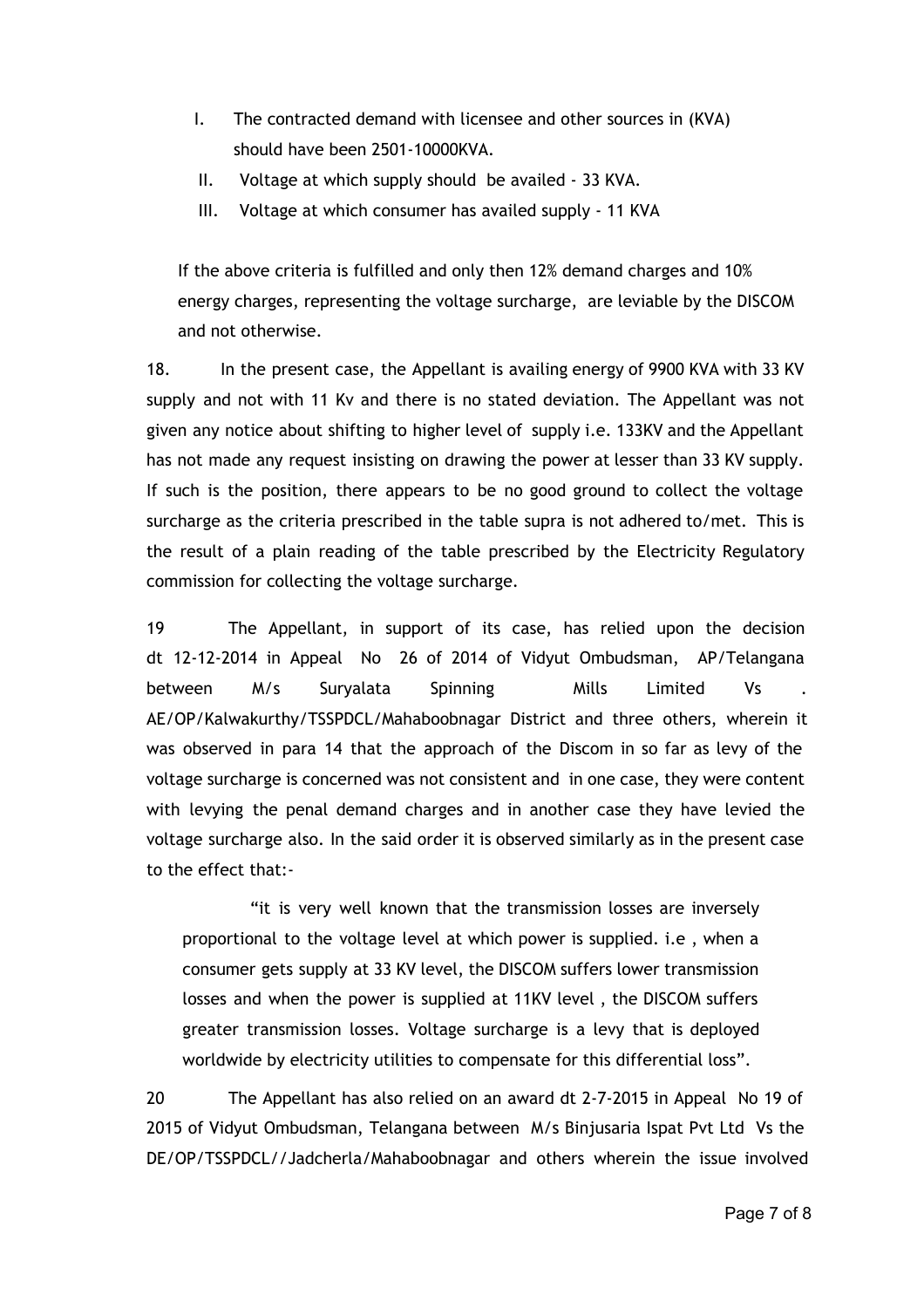was also the issue in the present case and it was decided on similar lines as in the present case holding that the ratio in the orders in the Appeals is applicable to the present case and sought a decision disallowing the demand of the Respondents in the present case for voltage surcharge.

21. The criteria for levying the voltage surcharge is detailed in the Tariff order 2013‐14 issued by the ERC which is discussed in the foregoing paragraphs. The arguments advanced on behalf of the DISCOM justifying levy of the voltage surcharge against the Appellant, in view of increase in maximum demand over CMD for April and August, 2014 on the ground that the note appended to the table supra permits such imposition, is totally untenable and consequently the claim of the DISCOM for voltage surcharge against the Appellant for the months of April and August 2014 is held as illegal and set aside. The issue is answered in favor of the Appellant.

22. In the result, the Appeal is allowed setting aside the impugned award which is anything but rational, when the order stated that the MD of the consumer service shot up due to 'internal fault', without elaborating further betraying ignorance.

23. **This award shall be implemented within 15 days of its receipt at the risk of penalties as indicated in clauses 3.38, 3.39, 3.42 of the Regulation No. 3/2015 of TSERC.**

 Typed by cco, Corrected, Signed and Pronounced by me on this the 4th day of February, 2016.

Sd/‐

## **VIDYUT OMBUDSMAN**

1. M/s Vijaya Iron Foundry Limited, Represented by Sri Suresh Singhal -

Managing Director, Plot No. 8-62/1, Sv.No. 171-172, IDA Bollaram, Medak District. 500 057. Cell No. 9440063128, 8897905691.

- 2. The ADE/Operation/Bolarum/TSSPDCL/Medak Dist.
- 3. The SAO/Operation/Medak/TSSPDCL/at Sangareddy.
- 4. The DE/Operation/Sangareddy/TSSPDCL/Medak Dist.
- 5. The SE/Operation/Medak Circle/TSSPDCL at Sangareddy.

**Copy to:**